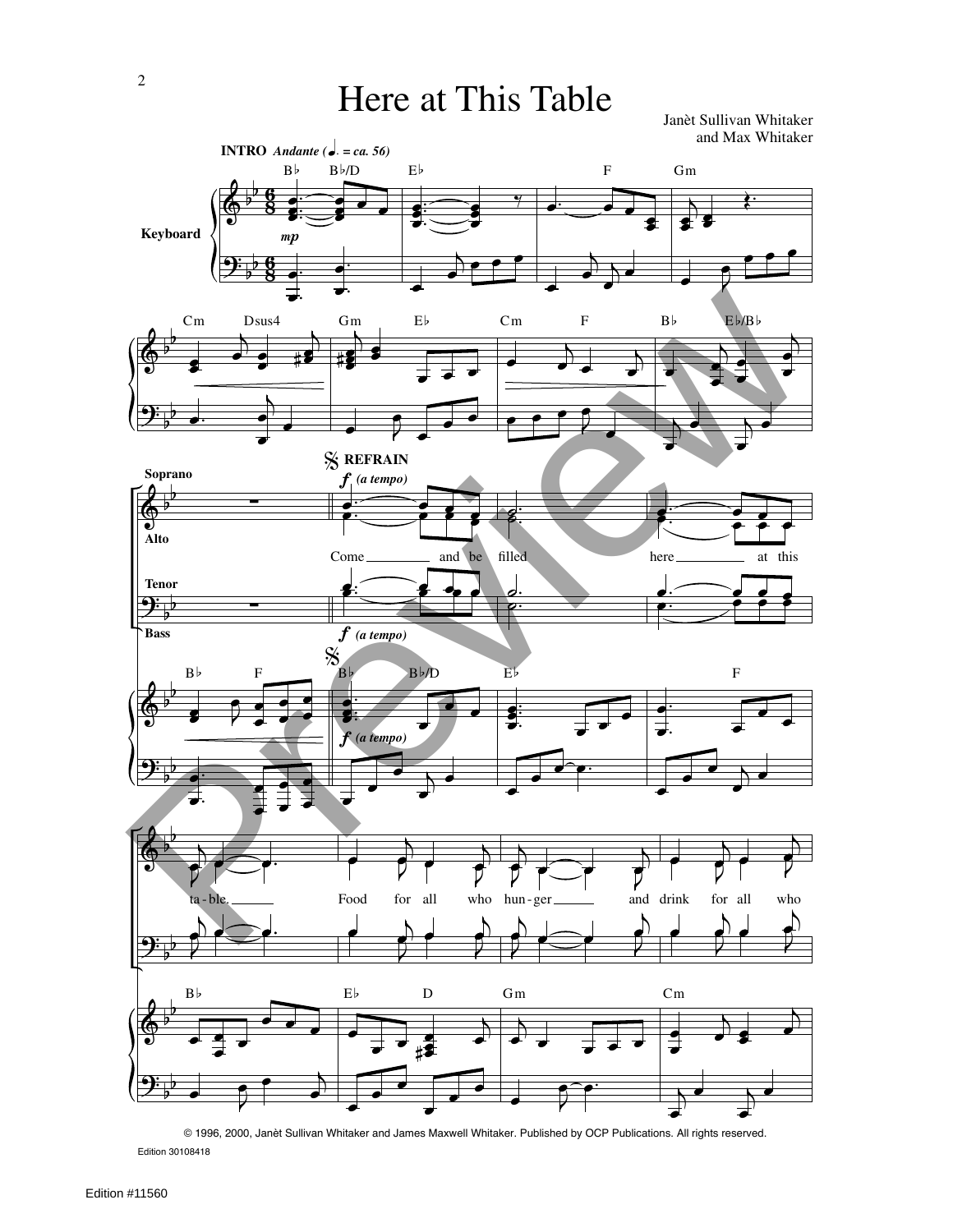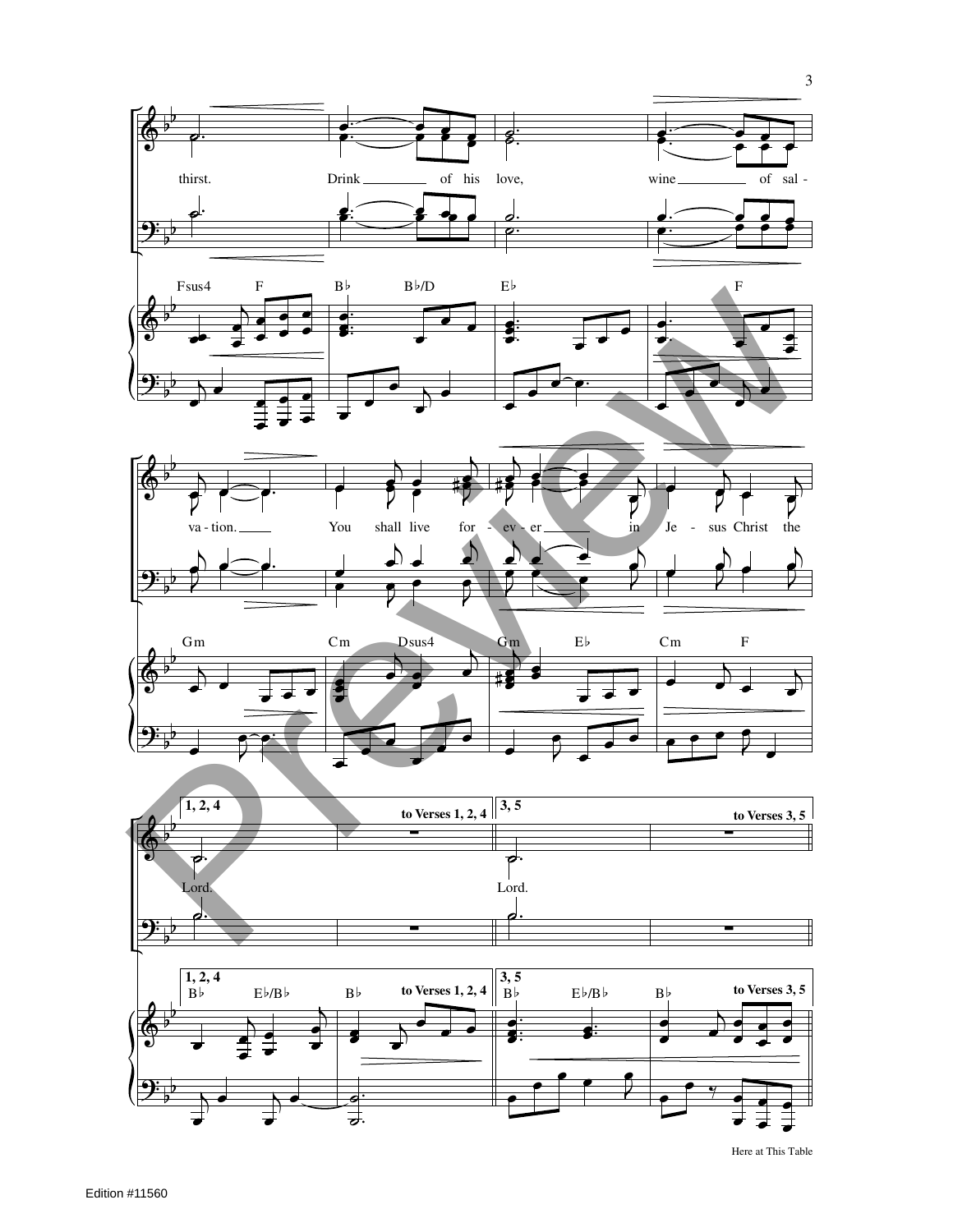

Here at This Table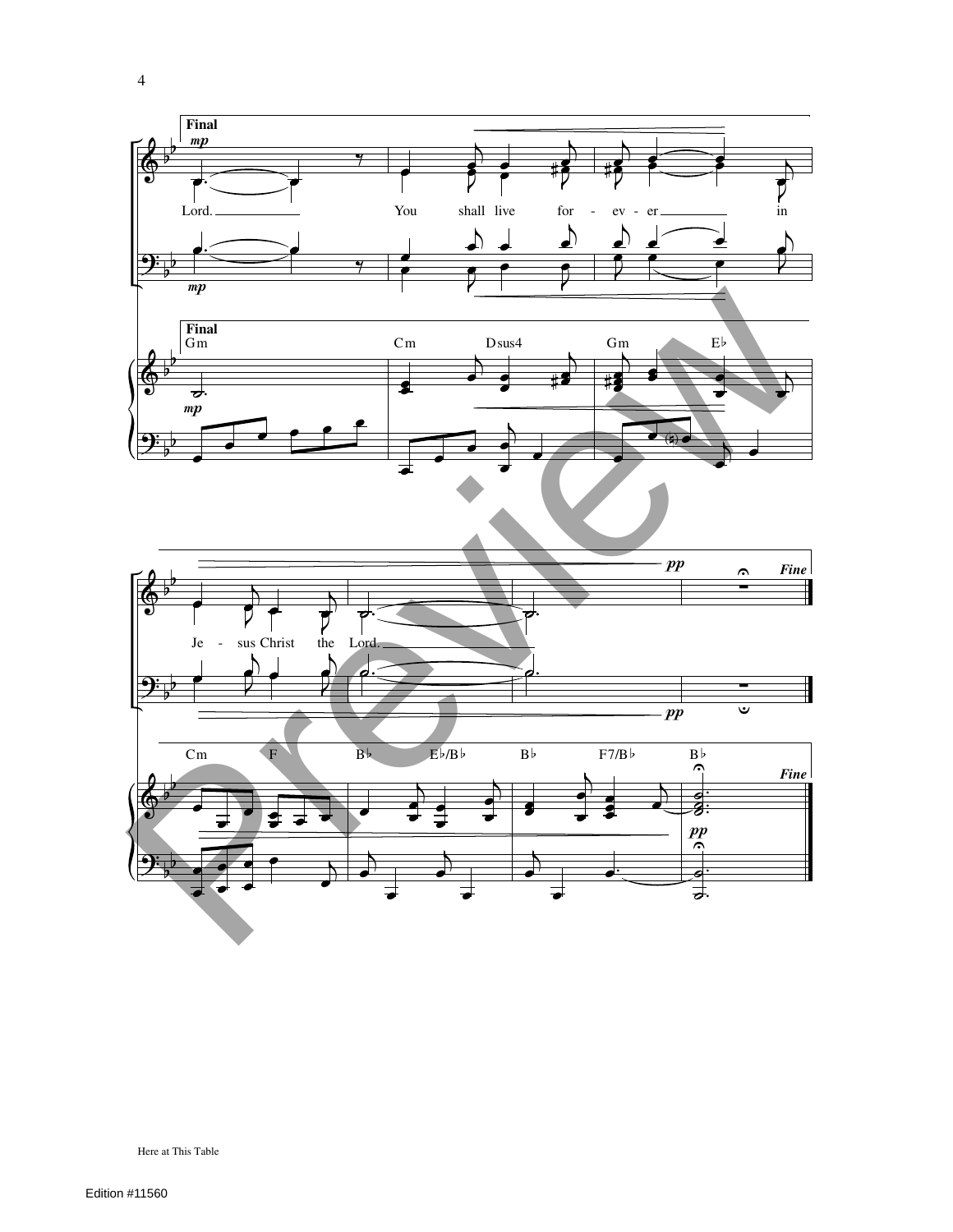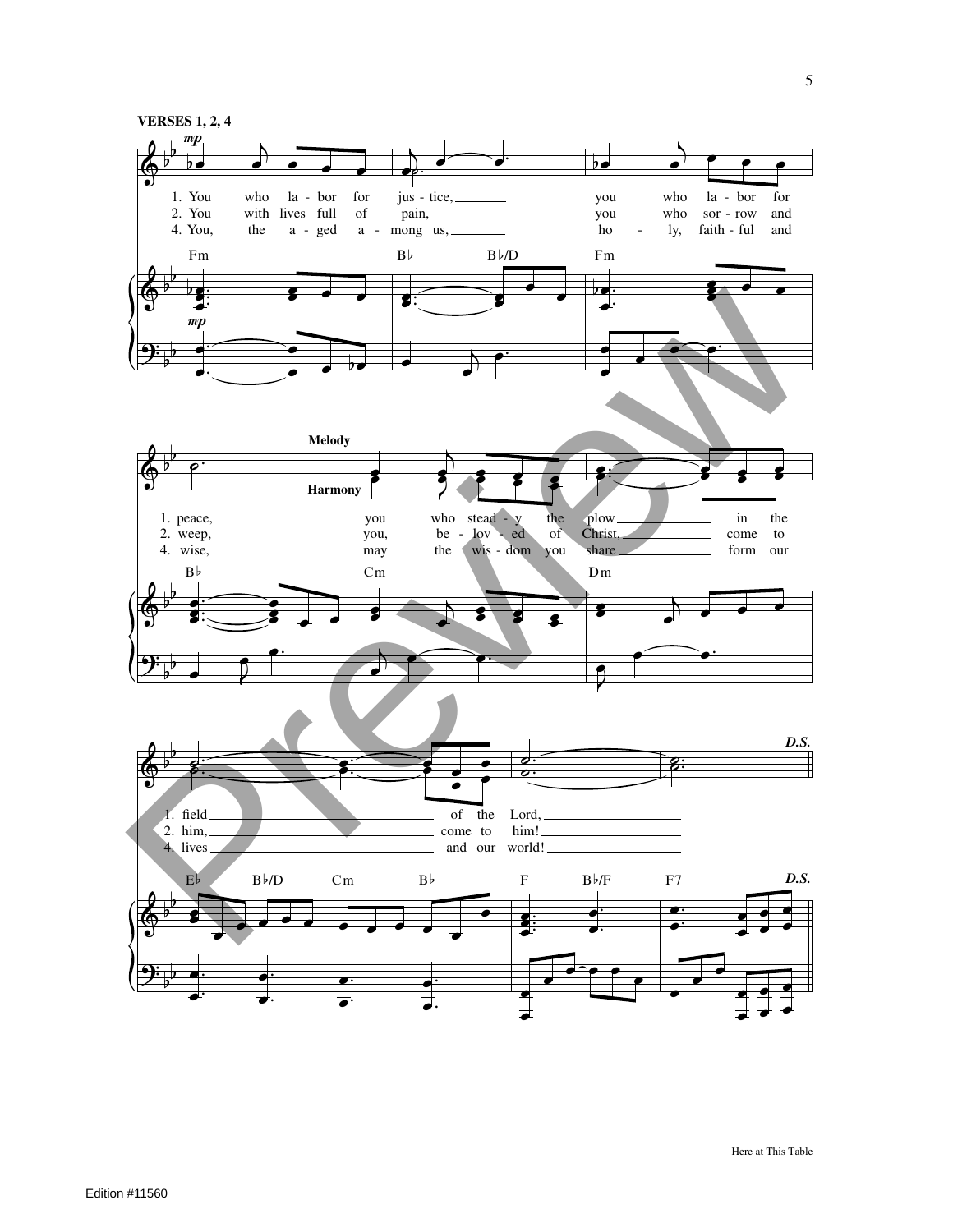

Edition #11560

Here at This Table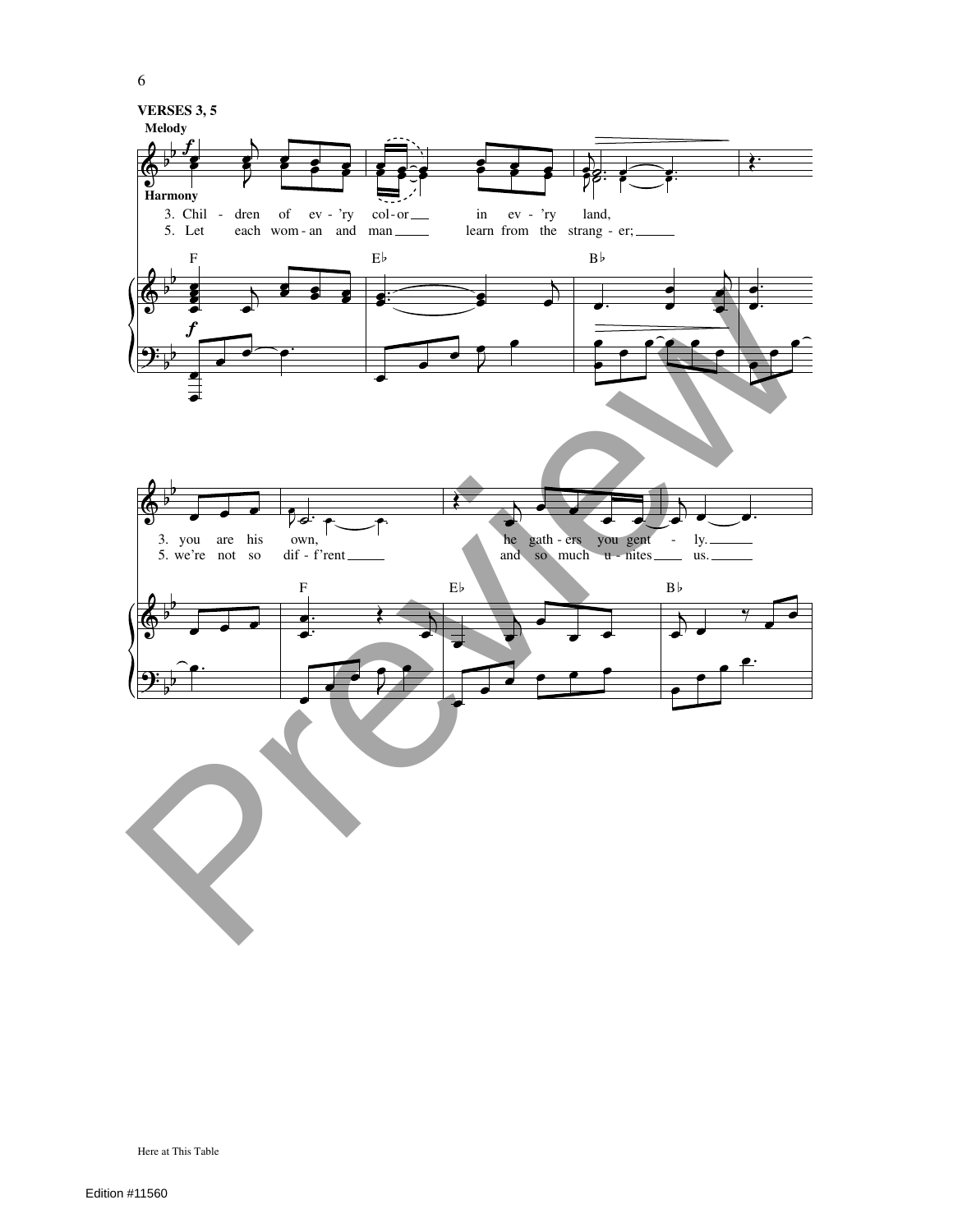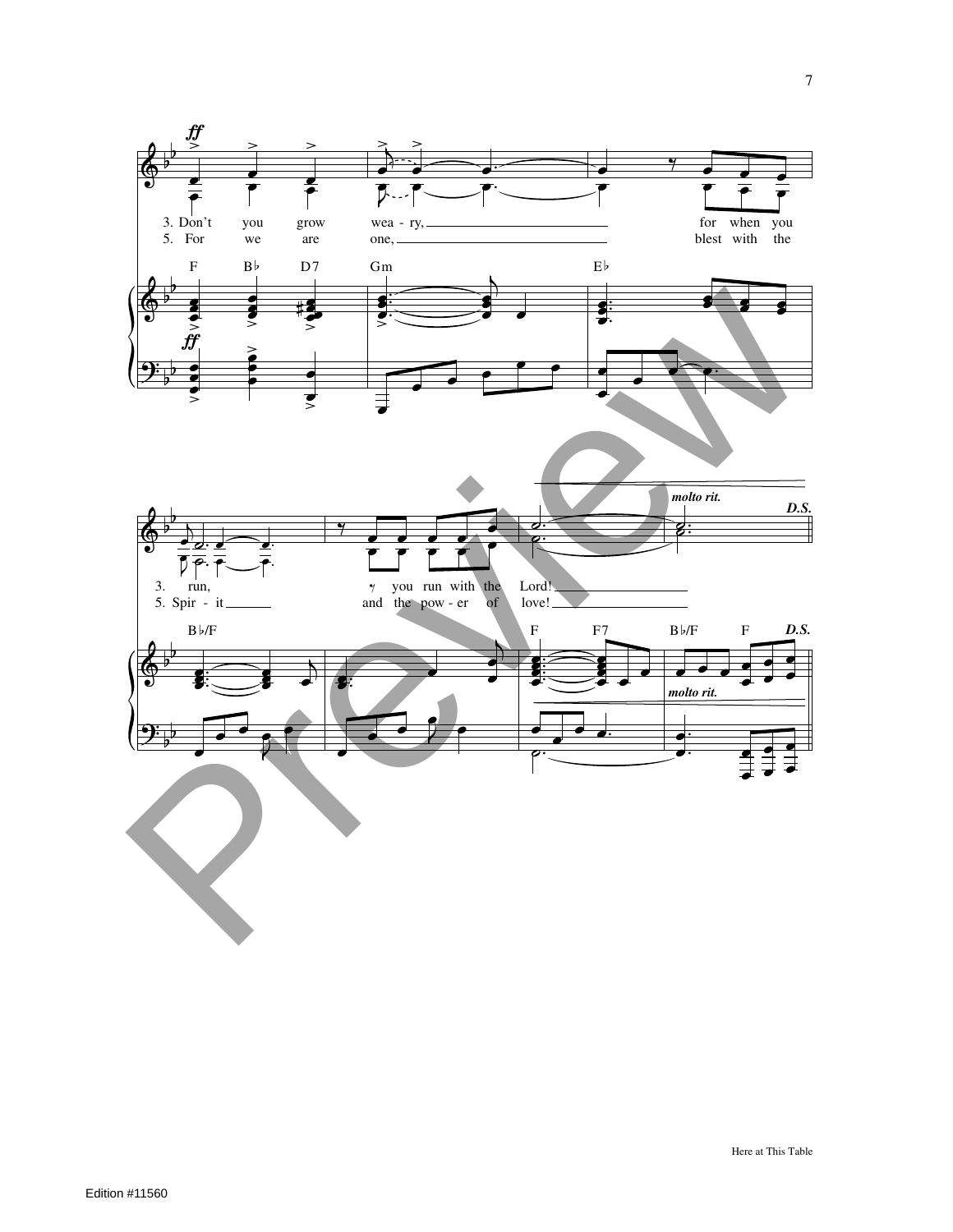*(Guitar/Vocal)*

Janèt Sullivan Whitaker and Max Whitaker



© 1996, 2000, Janèt Sullivan Whitaker and James Maxwell Whitaker. Published by OCP Publications, 5536 NE Hassalo, Portland, OR 97213. All rights reserved.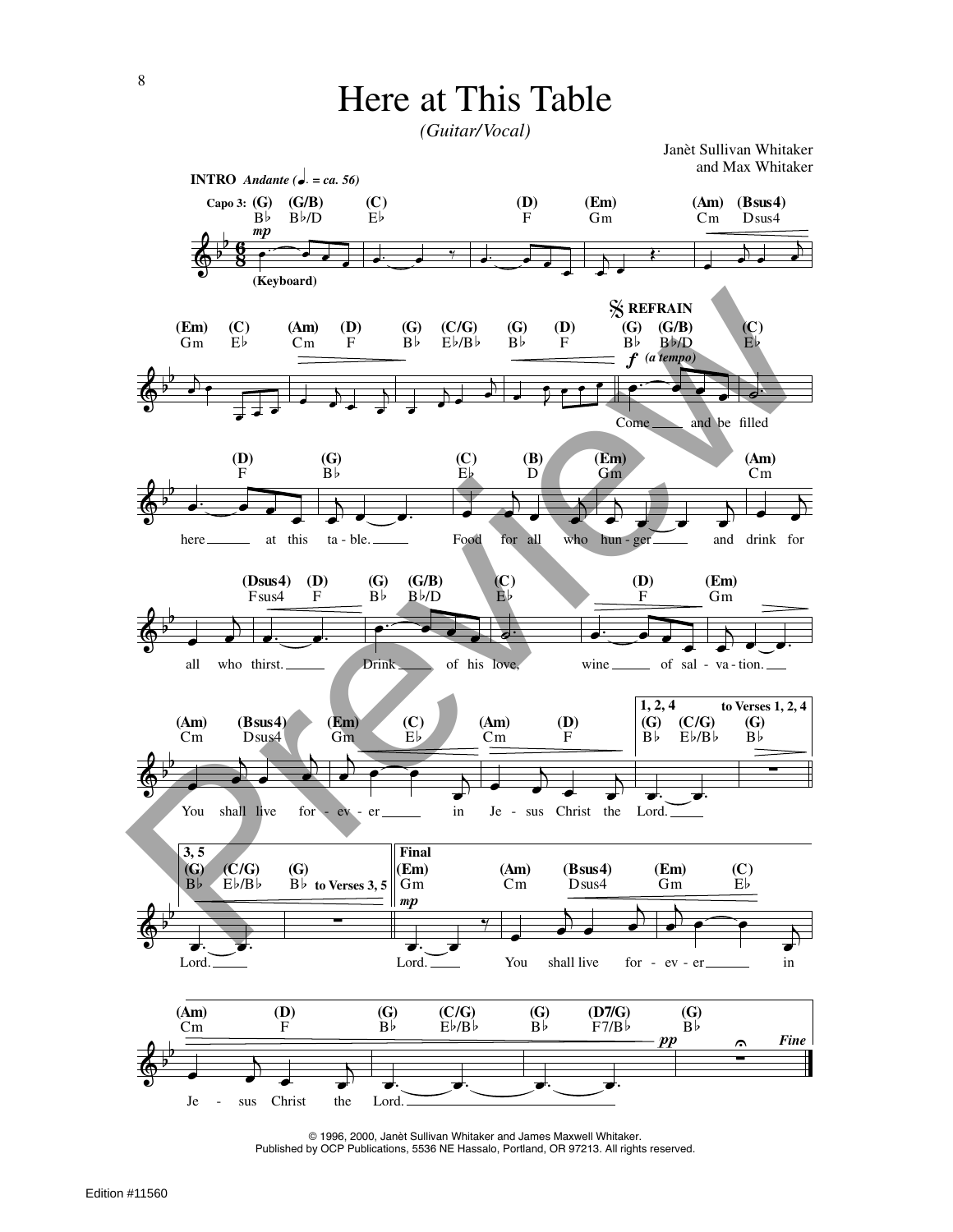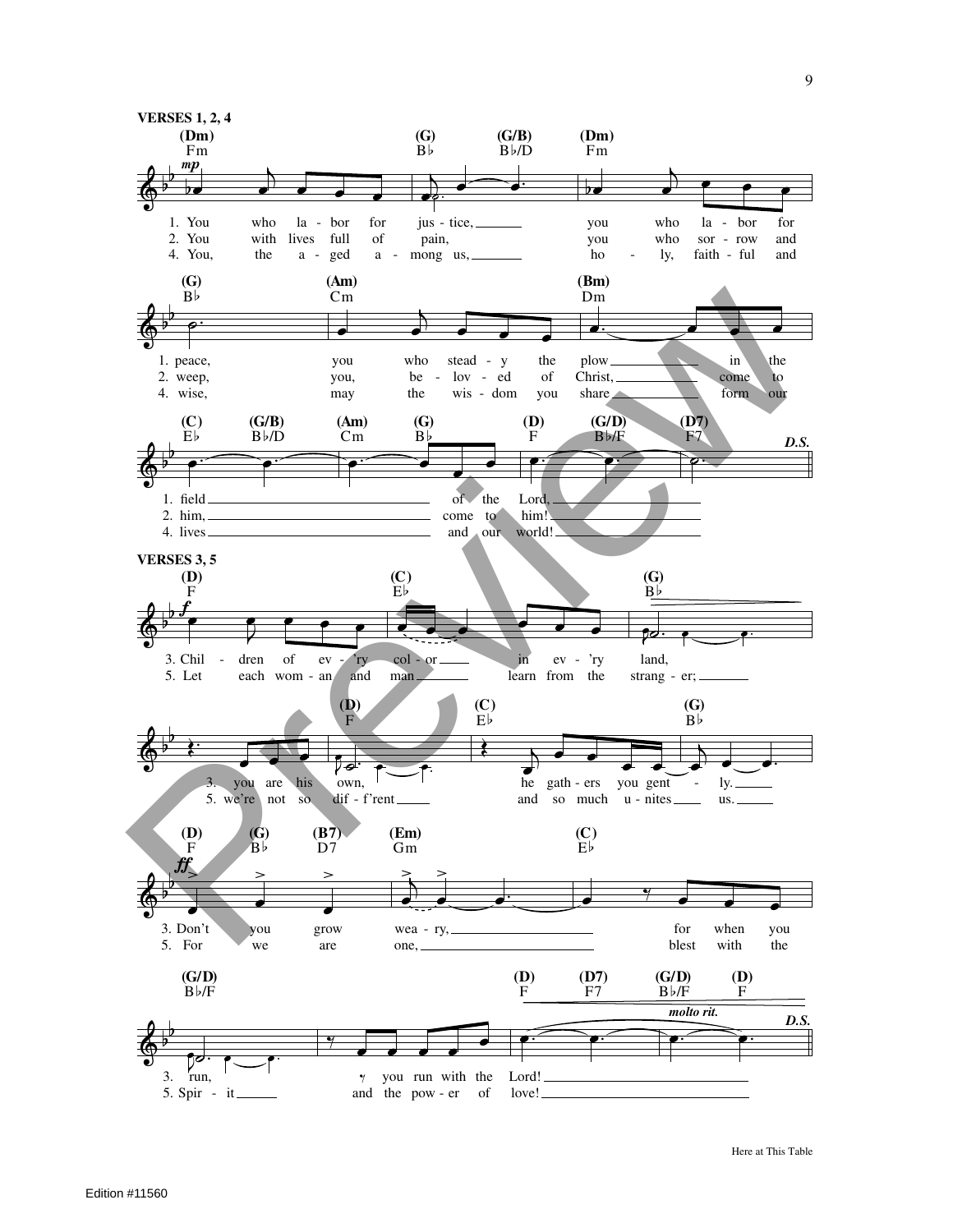## Performance Notes

As much as a I love to use percussion, I have found that adding rhythmic instruments tends to drive this piece faster and louder by the minute, rendering it perhaps more bombastic than is absolutely necessary. I feel that it speaks most profoundly when kept to a processional-walking pace. There should be a somewhat expansive *ritenuto/crescendo* coming out of the verses, which invites everyone back into the refrain. The connecting measure between the refrain and the beginning of verses 1, 2 and 4 should *decrescendo,* while those leading into verse 3 and 5 should crescendo dramatically. It's a long song, so it helps to use some *rubato* and dynamic variation to keep it moving forward. Accompanied simply by piano (and perhaps bass, playing the chord changes on beats 1 and 4) the emphasis remains on the voices, and keeps it from growing so clangorous as to obscure the meaning of the text.

People often ask me about Max Whitaker, the person with whom I share writing credit for this song. Max is my son, and the writing credit explanation has come to be dubbed The French Toast Story. Here is the abridged version:

The refrain for the song was sung spontaneously by Max (then 6 years old) on his way to the breakfast table. His original text was decidedly secular: "Eat and be filled/come and have French toast/warm with melted butter/and powdered sugar, too..." Then he stopped! I so wanted him to go on, but by then he was too embarrassed—and hungry. The moment was gone. But later that morning, I added a consequence to his melodic antecedent, words to make it a Eucharistic refrain, and verses. The choir was introduced to it the following Thursday evening, and the rest of the assembly the weekend after that. Since then it has been translated into Spanish, Tagalog and Vietnamese by various communities in our Oakland diocese, and it seems to have found its way into a number of our large liturgical celebrations. I like the fact that "Here at this Table" was born in an ordinary family moment, at our family breakfast table. It can be a cluttered and crowded place, this table, and a myriad of life-events unfold here without much to-do. But isn't it also here that all the really important things happen? Not unlike the table of the Lord, around which we gather to be filled, and to become ourselves the living Body of Christ. keep it into the original states in the best of the comparison in the best of the conduct the properties in the set of the conduct state of the conductions of the video conduct the meaning of the text.<br>
Proper of the mean

*—Janèt Sullivan Whitaker*



Here at This Table